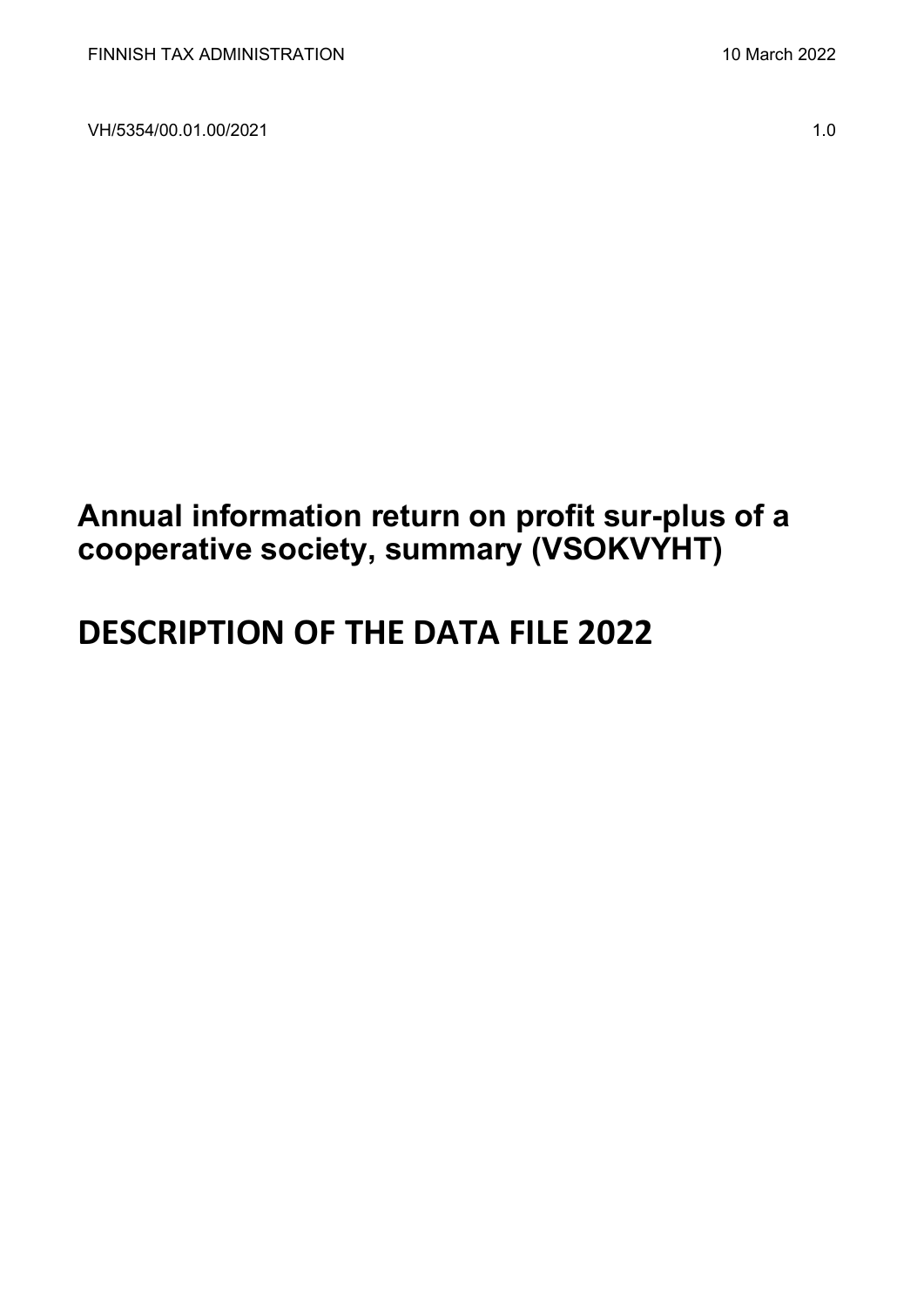#### **Table of contents**

| 1              | <b>INTRODUCTION</b>                                               | $\overline{2}$ |
|----------------|-------------------------------------------------------------------|----------------|
| $2^{\circ}$    | <b>DESCRIPTION OF THE INFORMATION FLOW AND SUBMITTAL OF FILES</b> | $\overline{2}$ |
| $\mathbf{3}$   | <b>MAKING CORRECTIONS</b>                                         | 3              |
| 4              | <b>PERIOD OF VALIDITY</b>                                         | 3              |
|                | 5 COMBINED INFORMATION FLOWS                                      | 3              |
| 6              | <b>CHANGES ON THE PREVIOUS YEAR</b>                               | 3              |
| $\overline{7}$ | <b>LIST OF THE DATA CONTENT</b>                                   | 3              |
|                | 8 AUTOMATED CHECK PROCESSES                                       | 5              |
| 9              | <b>MESSAGES</b>                                                   | 6              |
|                | 10 EXAMPLE                                                        | 6              |

#### **Version history**

| <b>Date</b> | <b>Version</b> | <b>Description</b>                              |
|-------------|----------------|-------------------------------------------------|
| 127.1.2022  |                | First release concerning the 2022 taxable year. |

#### <span id="page-1-0"></span>**1 INTRODUCTION**

This guidance explains the structure of the required inbound file and the check procedures that follow. For more information, see [General description for](https://www.vero.fi/globalassets/tietoa-verohallinnosta/ohjelmistokehittajille/finnish-tax-administration_electronic-filing-of-information-returns-general-description.pdf)  [electronic filing of information returns \(pdf\)](https://www.vero.fi/globalassets/tietoa-verohallinnosta/ohjelmistokehittajille/finnish-tax-administration_electronic-filing-of-information-returns-general-description.pdf) (*tax.fi > About us > IT developers > Data format specifications > General description for electronic filing of information returns*).

#### <span id="page-1-1"></span>**2 DESCRIPTION OF THE INFORMATION FLOW AND SUBMITTAL OF FILES**

Cooperatives must report the payments every year so as to give details on **all amounts of surplus that become available to their beneficiary for cash payment** even if the beneficiary didn't yet accept payment.

To read more about annual information returns, go to [Forms](https://www.vero.fi/en/About-us/contact-us/forms/) (*tax.fi > About us > Contact us > Forms > Annual information).*

To check the method of identification required by this information flow, the required role and the place in the flow where authorisations are checked, go to [Methods of sign-in, roles and rights to represent organisations](https://www.ilmoitin.fi/webtamo/sivut/IlmoituslajiRoolit?kieli=en&tv=VSOKVYHT) *[\(Ilmoitin.fi >](https://www.ilmoitin.fi/webtamo/sivut/IlmoituslajiRoolit?tv=VSY02C)  [Instructions and templates > Methods of sign-in, roles\)](https://www.ilmoitin.fi/webtamo/sivut/IlmoituslajiRoolit?tv=VSY02C).*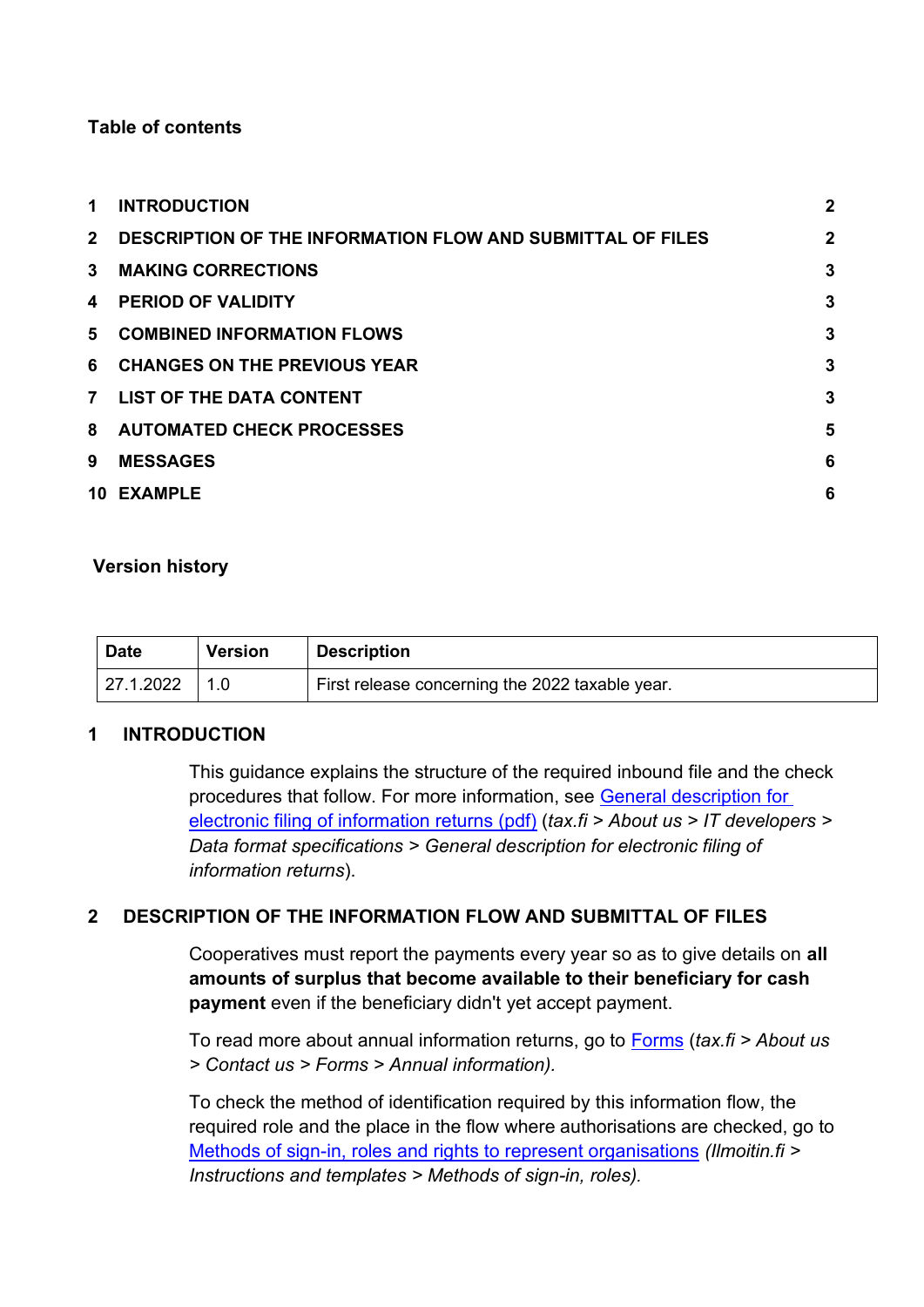#### <span id="page-2-0"></span>**3 MAKING CORRECTIONS**

For year-specific instructions for making corrections, go to [Making corrections](https://www.vero.fi/en/About-us/it_developer/data-format-specifications/annual_information_returns__instruction/making-corrections-to-annual-information-returns/)  [to annual information returns](https://www.vero.fi/en/About-us/it_developer/data-format-specifications/annual_information_returns__instruction/making-corrections-to-annual-information-returns/) (*tax.fi > About us > IT developers > Data format specifications > Annual information returns & Instructions > Making corrections to annual information returns*).

#### <span id="page-2-1"></span>**4 PERIOD OF VALIDITY**

This specification sets out the requirements of file formatting that come into force 29 March 2022 and continue to be in force until a new version of this specification is released.

For information about deadlines for filing, see the year-specific schedule on [IT developers](https://www.vero.fi/tietoa-verohallinnosta/kehittaja/) (*vero.fi > Verohallinto > Ohjelmistokehittäjät > Aikataulu vvvv*). The schedule is available in Finnish and Swedish.

#### <span id="page-2-2"></span>**5 COMBINED INFORMATION FLOWS**

You may send us the following flows in the same computer file as you are sending your VSOKVYHT flow:

- VSOKERIE

#### <span id="page-2-3"></span>**6 CHANGES ON THE PREVIOUS YEAR**

| <b>Version</b> | <b>Data Name</b> | Data element                      | <b>Description</b>                            |
|----------------|------------------|-----------------------------------|-----------------------------------------------|
| 1.0            | 15-18/058        | Year of payment                   | Year changed                                  |
|                | 82-111/041       | Name of contact person            | Data element has been<br>changed to mandatory |
|                | 113-125/042      | Contact person's telephone number | Data element has been<br>changed to mandatory |
|                |                  |                                   | New check #1823 added                         |

#### <span id="page-2-4"></span>**7 LIST OF THE DATA CONTENT**

| Positio Cod P/ T<br>In | ۱e  |   |  | $ L/T $ Description | Format          | Permissible<br>values |
|------------------------|-----|---|--|---------------------|-----------------|-----------------------|
| $1 - 8$                | 000 | P |  | File identifier     | AN <sub>8</sub> | <b>VSOKVYHT</b>       |
| 10                     | 082 | V |  | <b>Deletion</b>     | A1              |                       |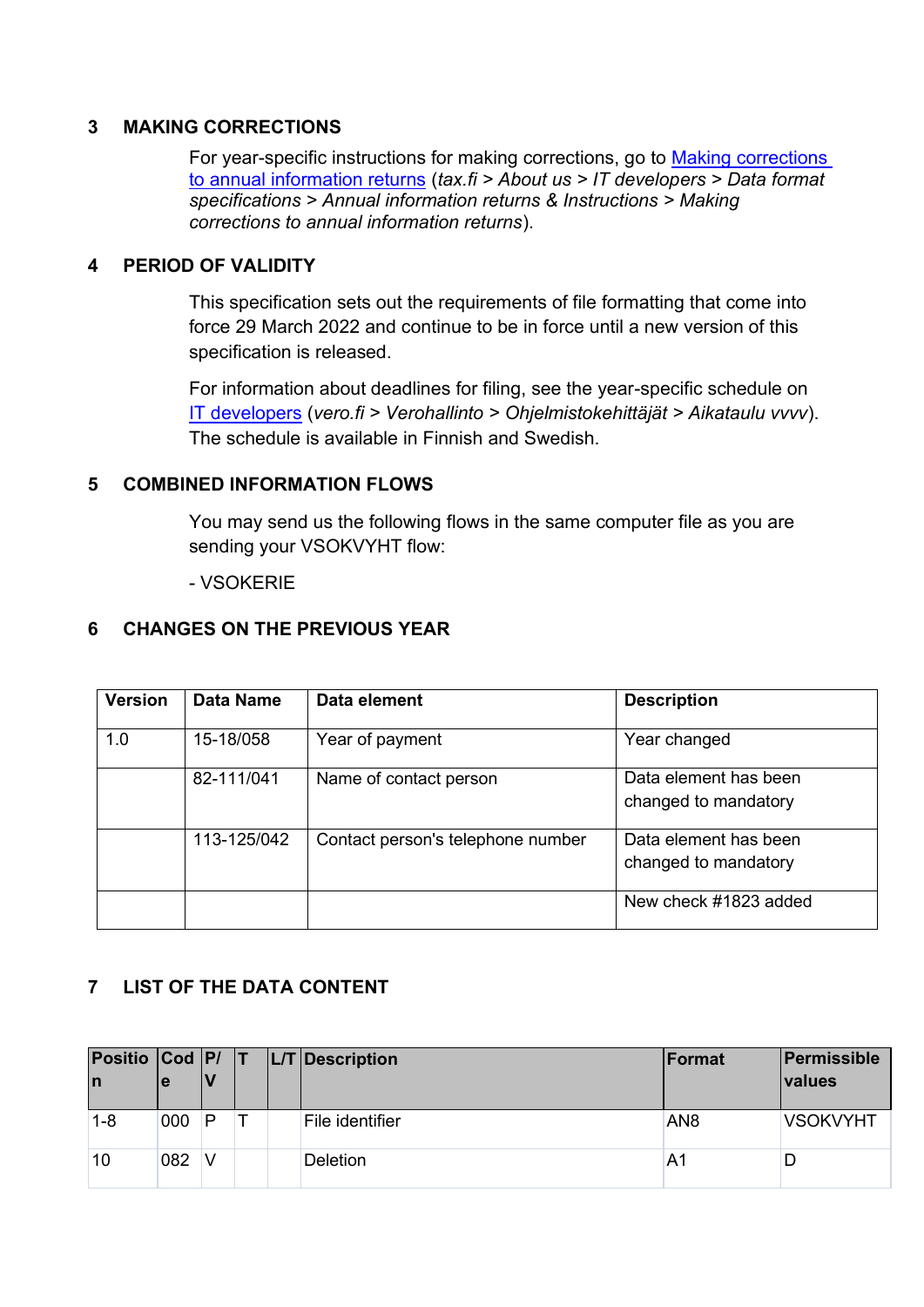| <b>Positio</b><br>n | Cod  P <br>e | V            | IT.         |          | L/T Description                                                                                                                                                                                                                                                       | Format                       | <b>Permissible</b><br>values |
|---------------------|--------------|--------------|-------------|----------|-----------------------------------------------------------------------------------------------------------------------------------------------------------------------------------------------------------------------------------------------------------------------|------------------------------|------------------------------|
| $12 - 13$           | 084          | P            | T           |          | Type of Payment<br>$05 =$ Surplus<br>06 = Distribution of retained earnings of the<br>cooperative's unrestricted equity fund,<br>taxable as a surplus ("VOPR surplus" in<br>Finland)                                                                                  | N <sub>2</sub>               | 05,06                        |
| $15 - 18$           | 058          | P            | T           | $^\star$ | Payment year<br>The calendar year when the surplus becomes<br>available for payment to its beneficiary.<br>For more information, see section 2 and the<br>guidance for completing the return form.                                                                    | <b>VVVV</b>                  | 2022                         |
| 20-30               | 010          | P            | $\mathsf T$ |          | Business ID of the cooperative society<br>distributing the surplus                                                                                                                                                                                                    | <b>YTUNNUS2</b>              |                              |
| 32-35               | 107          | $\mathsf{P}$ | $\mathsf T$ | *H       | The tax year for which the surplus was<br>distributed                                                                                                                                                                                                                 | <b>VVVV</b>                  |                              |
| 37-44               | 111          | P            | T           | $^\star$ | Date of the decision to distribute surplus                                                                                                                                                                                                                            | <b>PPKKVVVV</b>              |                              |
| 46-53               | 112          | P            |             | $^\star$ | Date from which surplus has been<br>withdrawable                                                                                                                                                                                                                      | <b>PPKKVVVV</b>              |                              |
| 55                  | 110          | P            |             |          | Type of the cooperative on the date of decision AN1<br>to distribute surplus:<br>J = Listed cooperative (under §33e.7 and<br>§33a.2, Income Tax Act)<br>$M =$ Other cooperative with at least 500<br>members<br>$S =$ Other cooperative with less than 500<br>members |                              | J, M, S                      |
| 57-62               | 105          | $\mathsf{P}$ |             |          | Total number of itemizations                                                                                                                                                                                                                                          | $+NG$                        |                              |
| 64-80               | 108          | V            |             | H        | The accounting period for which the surplus<br>was distributed                                                                                                                                                                                                        | PPKKVVVV-<br><b>PPKKVVVV</b> |                              |
| 82-111              | 041          | P            |             |          | Name of contact person                                                                                                                                                                                                                                                | AN30                         |                              |
| 113-125 042         |              | P            |             |          | Contact person's telephone number                                                                                                                                                                                                                                     | <b>AN13</b>                  |                              |
| 126-140 120         |              | P            |             |          | Total amount of surplus in accordance with the $ R12,2$<br>decision to distribute surplus                                                                                                                                                                             |                              |                              |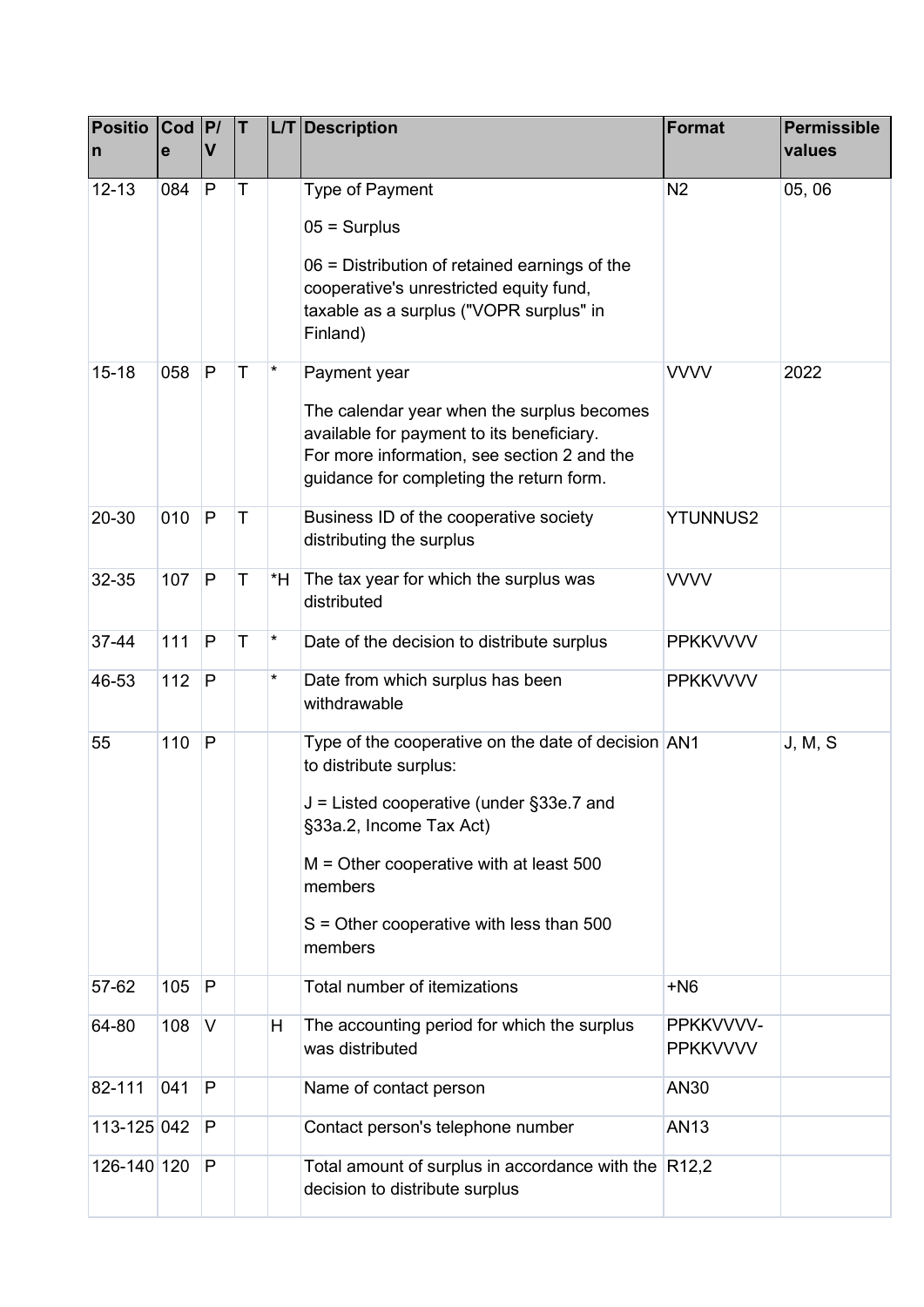| <b>Positio</b><br>$\mathsf{n}$ | <b>Cod</b><br>e | P <br>V        | IT. | L/T Description                                                                                                                                                                                                               | <b>Format</b>                    | <b>Permissible</b><br>values |
|--------------------------------|-----------------|----------------|-----|-------------------------------------------------------------------------------------------------------------------------------------------------------------------------------------------------------------------------------|----------------------------------|------------------------------|
| 141-154 121                    |                 | V              |     | Total amount of tax withheld on surplus                                                                                                                                                                                       | R <sub>11,2</sub>                |                              |
| 155-168 122                    |                 | $\vee$         |     | Total amount of surplus not withdrawn by the<br>end of the calendar year                                                                                                                                                      | R <sub>11,2</sub>                |                              |
| 169-182 123                    |                 | V              |     | Total amount of surplus whose specification<br>details have been reported on an annual<br>information return for an earlier year (The total<br>amount of surplus reported in earlier calendar<br>years for the same tax year) | R <sub>11,2</sub>                |                              |
| 183-196 124                    |                 | $\vee$         |     | Total amount of profit surplus paid to non-<br>resident taxpayers                                                                                                                                                             | R <sub>11,2</sub>                |                              |
| 197-210 125                    |                 | $\vee$         |     | Total amount of tax at source withheld on<br>surplus payments to non-residents                                                                                                                                                | R <sub>11,2</sub>                |                              |
| 211-224 126                    |                 | $\overline{V}$ |     | Total amount of surplus distributed on assets<br>deposited in residents' long-term savings<br>accounts                                                                                                                        | R <sub>11,2</sub>                |                              |
| 226-250                        |                 |                |     | Reserve space                                                                                                                                                                                                                 |                                  |                              |
| 251-285 048                    |                 | P              |     | Software application that produced this file                                                                                                                                                                                  | <b>AN35</b>                      |                              |
| 287-300 198                    |                 | P              |     | Software-generated timestamp                                                                                                                                                                                                  | <b>DDMMYYYY</b><br><b>HHMMSS</b> |                              |
|                                | 999             | P              |     | <b>Final identifier</b>                                                                                                                                                                                                       | N <sub>8</sub>                   |                              |

## <span id="page-4-0"></span>**8 AUTOMATED CHECK PROCESSES**

| New /   | Code       | <b>Description of Calc. Rule / Check</b>                                                                                                                     |
|---------|------------|--------------------------------------------------------------------------------------------------------------------------------------------------------------|
| Changed |            |                                                                                                                                                              |
|         | 107        | Invalid input: The tax year for which the surplus is distributed (107) must be                                                                               |
|         | 058        | same as or earlier than Payment year (058).                                                                                                                  |
|         |            | #1062; Invalid input: The tax year for which surplus is paid (107) must be Year<br>of payment (058) or an earlier year.                                      |
|         | 111<br>112 | Invalid input: You must enter the same or earlier Date of decision to distribute<br>surplus (111) as the Date from which surplus has been withdrawable(112). |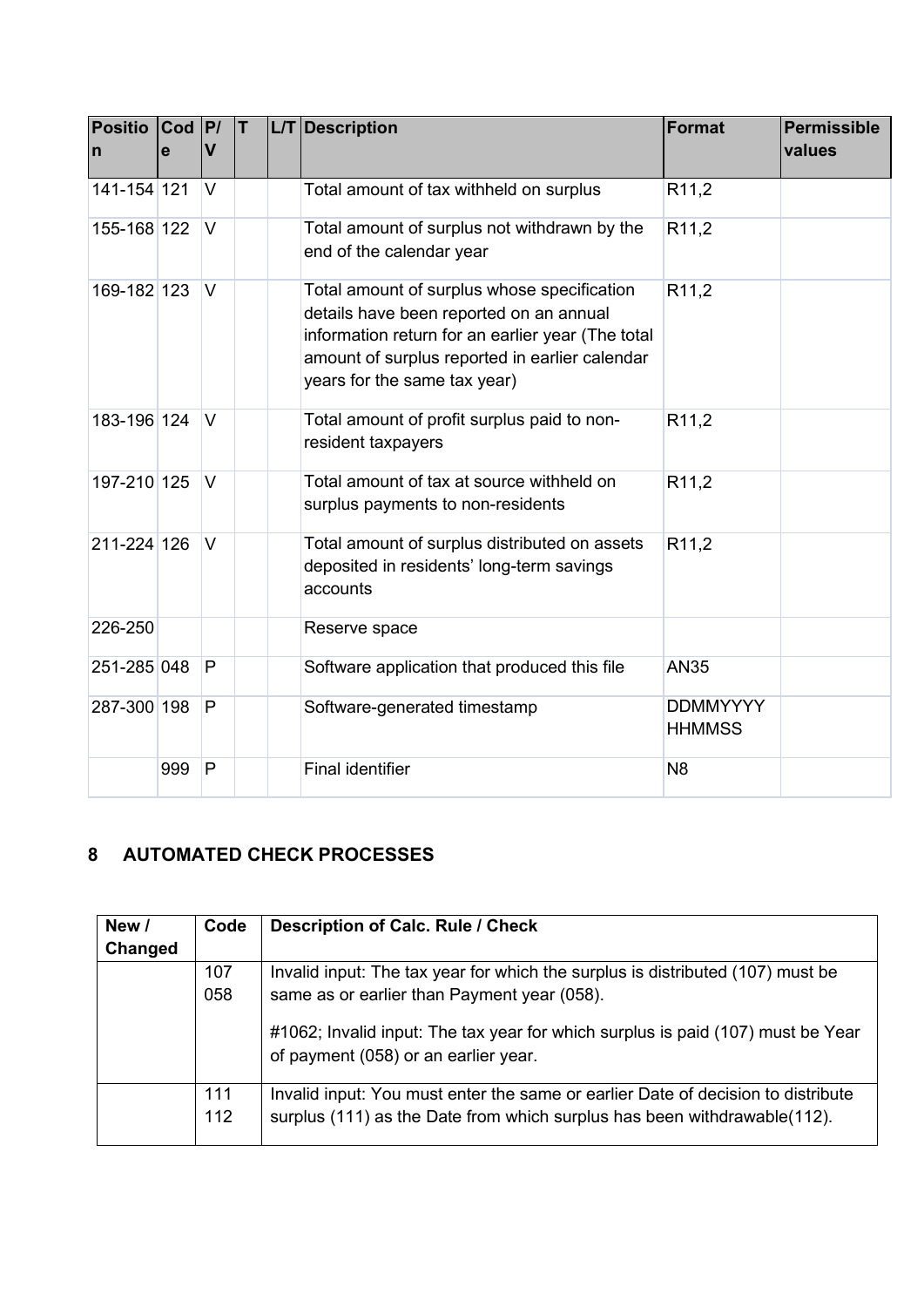| New /      | Code       | <b>Description of Calc. Rule / Check</b>                                                                                                                                    |
|------------|------------|-----------------------------------------------------------------------------------------------------------------------------------------------------------------------------|
| Changed    |            |                                                                                                                                                                             |
|            |            | #1063; Invalid input: You must enter the same or earlier Date of the decision to<br>distribute surplus (111) as the Date from which surplus has been withdrawable<br>(112). |
| <b>New</b> | 058<br>112 | #1823; Date from which surplus has been withdrawable (112) may not be later<br>than Payment year (058).                                                                     |

### <span id="page-5-0"></span>**9 MESSAGES**

| New /   | Code | Description of the message                                                                                                                                                        |
|---------|------|-----------------------------------------------------------------------------------------------------------------------------------------------------------------------------------|
| Changed |      |                                                                                                                                                                                   |
|         | 107  | If you populated the Accounting period for which surplus was distributed (108),                                                                                                   |
|         | 108  | the final year of that accounting period PPKKVVVV-PPKKVVVV must be the<br>same as the Tax year when surplus is paid (107).                                                        |
|         |      | #1064; What is meant by 'tax year' is the accounting period for which surplus is<br>being distributed. The tax year must be the same as the end year of the<br>accounting period. |

#### <span id="page-5-1"></span>**10 EXAMPLE**

A VSOKVYHT filing created by the Accounting Pro (048) software application, presenting summary information regarding a cooperative that distributes surplus.

| 000:VSOKVYHT          |
|-----------------------|
| 084:05                |
| 058:2022              |
| 010:1234567-8         |
| 107:2020              |
| 111:28022022          |
| 112:01042022          |
| 110:S                 |
| 105:30                |
| 108:01012021-31122021 |
| 041:OSAKAS MATTI      |
|                       |